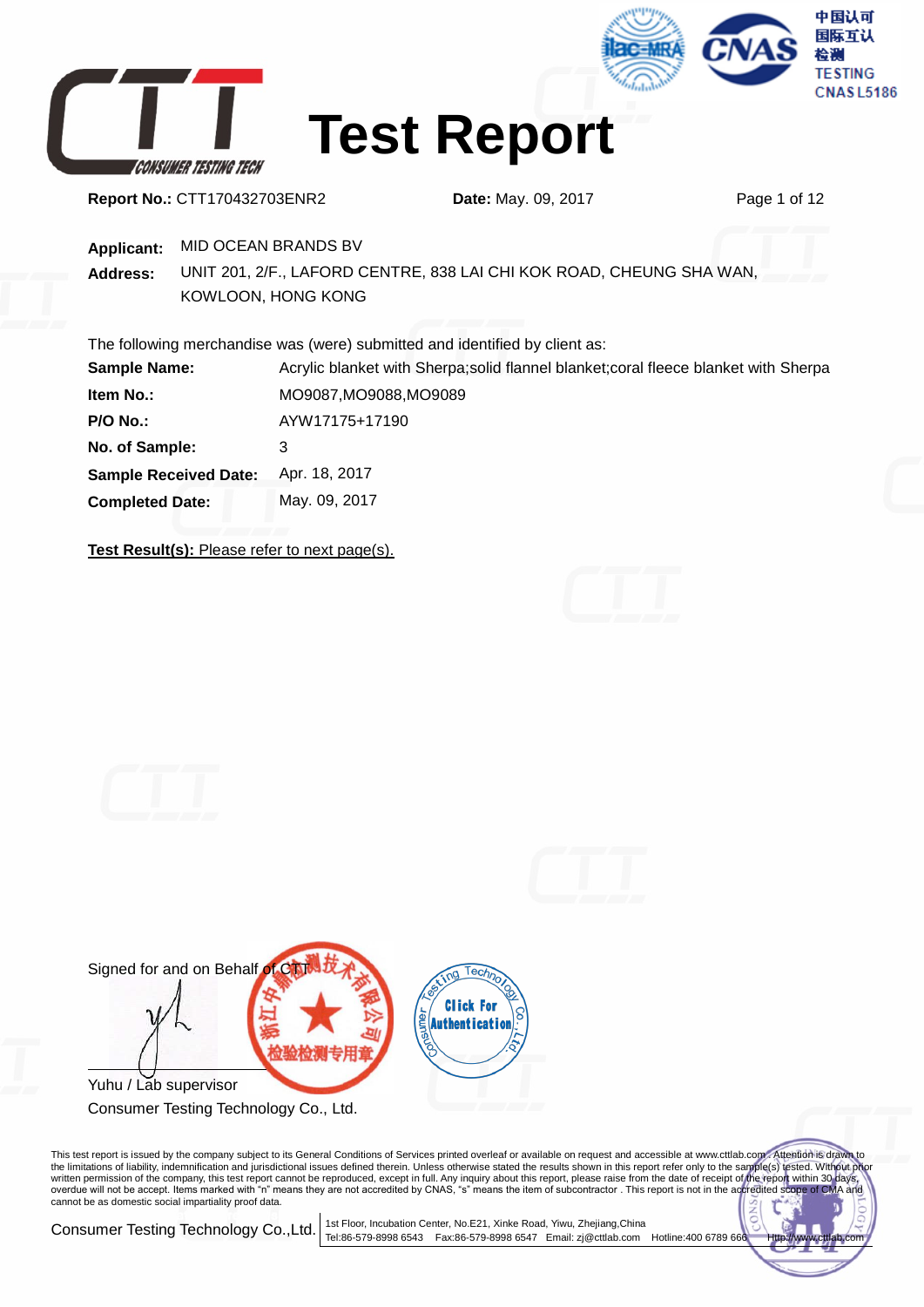

**Report No.:** CTT170432703ENR2 **Date:** May. 09, 2017 Page 2 of 12

#### **Test Requested and Conclusion(s):**

| No.            | <b>Test Sample</b>                       | Standard and Requirement                                                                                                                                                | Conclusion(s) |
|----------------|------------------------------------------|-------------------------------------------------------------------------------------------------------------------------------------------------------------------------|---------------|
| 1              | Tested materials of submitted<br>samples | Annex XVII items 63 of the REACH<br>Regulation (EC) No 1907/2006 & amended<br>(EU) No 836/2012<br>- Lead content                                                        | <b>PASS</b>   |
| $\overline{2}$ | Tested materials of submitted<br>samples | Client's requirements on Total Lead (Pb)                                                                                                                                | <b>PASS</b>   |
| 3              | Tested materials of submitted<br>samples | Annex XVII items 23 of the REACH<br>Regulation (EC) No 1907/2006 &<br>COMMISSION REGULATION (EU) No<br>494/2011<br>- Total Cadmium (Cd)                                 | <b>PASS</b>   |
| 4              | Tested materials of submitted<br>samples | Client's requirements on Total Cadmium<br>(Cd)                                                                                                                          | <b>PASS</b>   |
| 5              | Tested materials of submitted<br>samples | Annex XVII items 43 of the REACH<br>Regulation (EC) No 1907/2006 & amended<br>(EC) No. 552/2009 (Namely former<br>Directive 2002/61/EC)<br>- Azo colorants and Azo dyes | <b>PASS</b>   |
| 6              | Tested materials of submitted<br>samples | Client's requirements on Azocolourants and<br>Azodyes                                                                                                                   | <b>PASS</b>   |
| 7              | Tested materials of submitted<br>samples | Client's requirements on colorfastness to<br>rubbing                                                                                                                    | <b>PASS</b>   |



This test report is issued by the company subject to its General Conditions of Services printed overleaf or available on request and accessible at www.cttlab.com/. Attention is drawn to<br>the limitations of liability, indemn cannot be as domestic social impartiality proof data.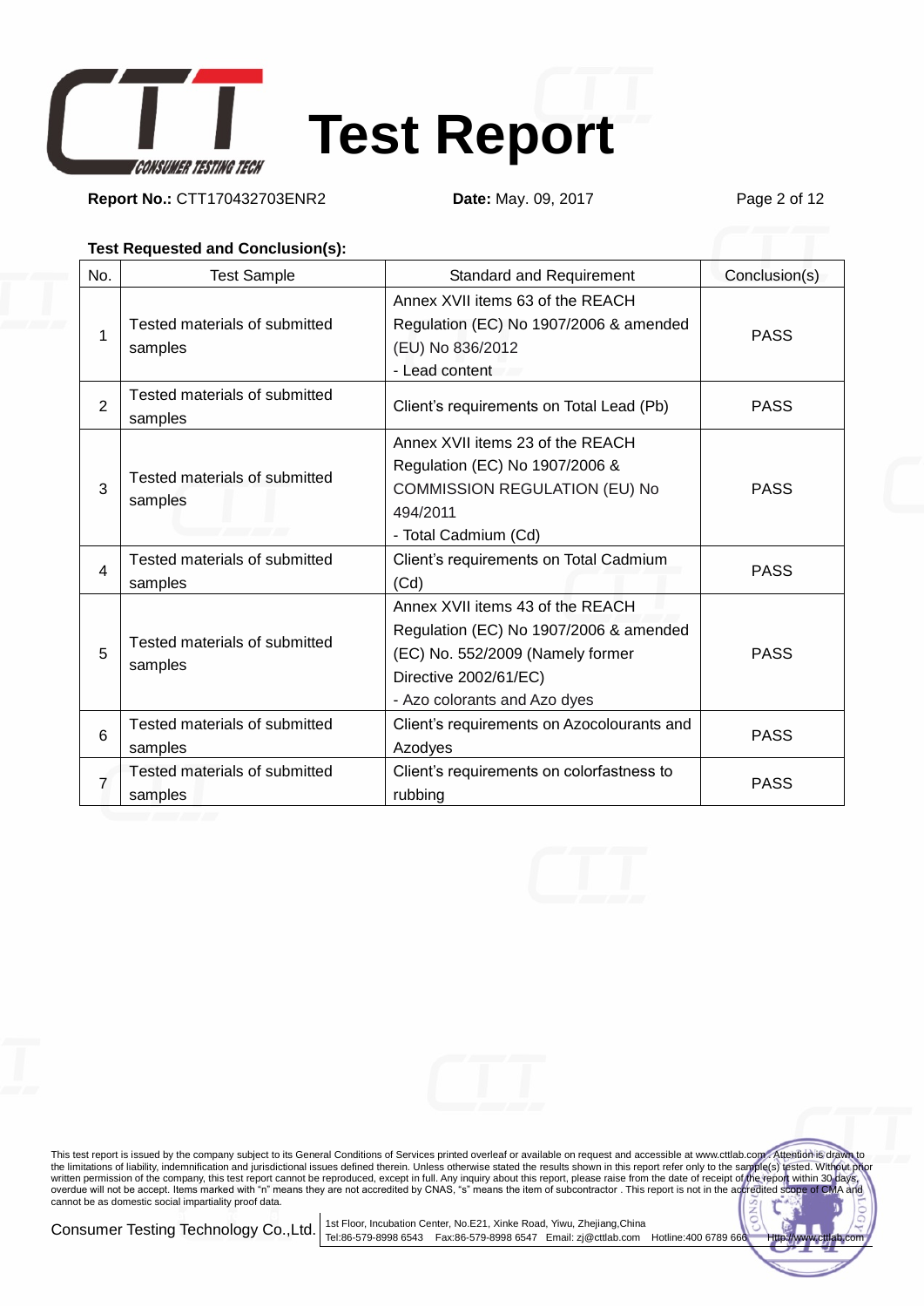

**Report No.:** CTT170432703ENR2 **Date:** May. 09, 2017 Page 3 of 12

#### **Test Result(s):**

REACH - Lead content

Method: With reference to IEC 62321-5: 2013, analyzed Atomic Absorption Spectroscopy (AAS) or Inductively Coupled Plasma Atomic Emission Spectroscopy (ICP-AES).

| <b>Material No.</b> | Limit (mg/kg) | Result (mg/kg) | <b>Conclusion</b> |
|---------------------|---------------|----------------|-------------------|
|                     | 500           | N.D.           | <b>PASS</b>       |
|                     | 500           | N.D.           | <b>PASS</b>       |
|                     | 500           | N.D            | <b>PASS</b>       |

**Note:** 1. mg/kg = milligram per kilogram (ppm).

- 2.  $N.D. = Not detected (< R.L).$
- 3. RL (Reporting Limit) = 10 mg/kg.

Total Lead (Pb)

Method:

Metal - With reference to CPSC-CH-E1001-08.3

Nonmetal - With reference to CPSC-CH-E1002-08.3

Surface coating - With reference to CPSC-CH-E1003-09.1, analyzed by Atomic Absorption Spectroscopy (AAS) or Inductively Coupled Plasma Atomic Emission Spectroscopy (ICP-AES).

| <b>Material No.</b> | <b>Client's Limit (mg/kg)</b> | Result (mg/kg) | <b>Conclusion</b> |
|---------------------|-------------------------------|----------------|-------------------|
|                     | 100                           | N.D.           | <b>PASS</b>       |
|                     | 100                           | N.D.           | <b>PASS</b>       |
| ົ<br>J              | 100                           | N.D            | <b>PASS</b>       |

**Note:** 1. mg/kg = milligram per kilogram (ppm).

- 2.  $N.D. = Not detected ().$
- 3. RL (Reporting Limit) = 10 mg/kg.

This test report is issued by the company subject to its General Conditions of Services printed overleaf or available on request and accessible at www.cttlab.com . Attention is drawn to the limitations of liability, indemnification and jurisdictional issues defined therein. Unless otherwise stated the results shown in this report refer only to the sample(s) tested. Without written permission of the company, this test report cannot be reproduced, except in full. Any inquiry about this report, please raise from the date of receipt of the report within 30 days,<br>overdue will not be accept. Items cannot be as domestic social impartiality proof data.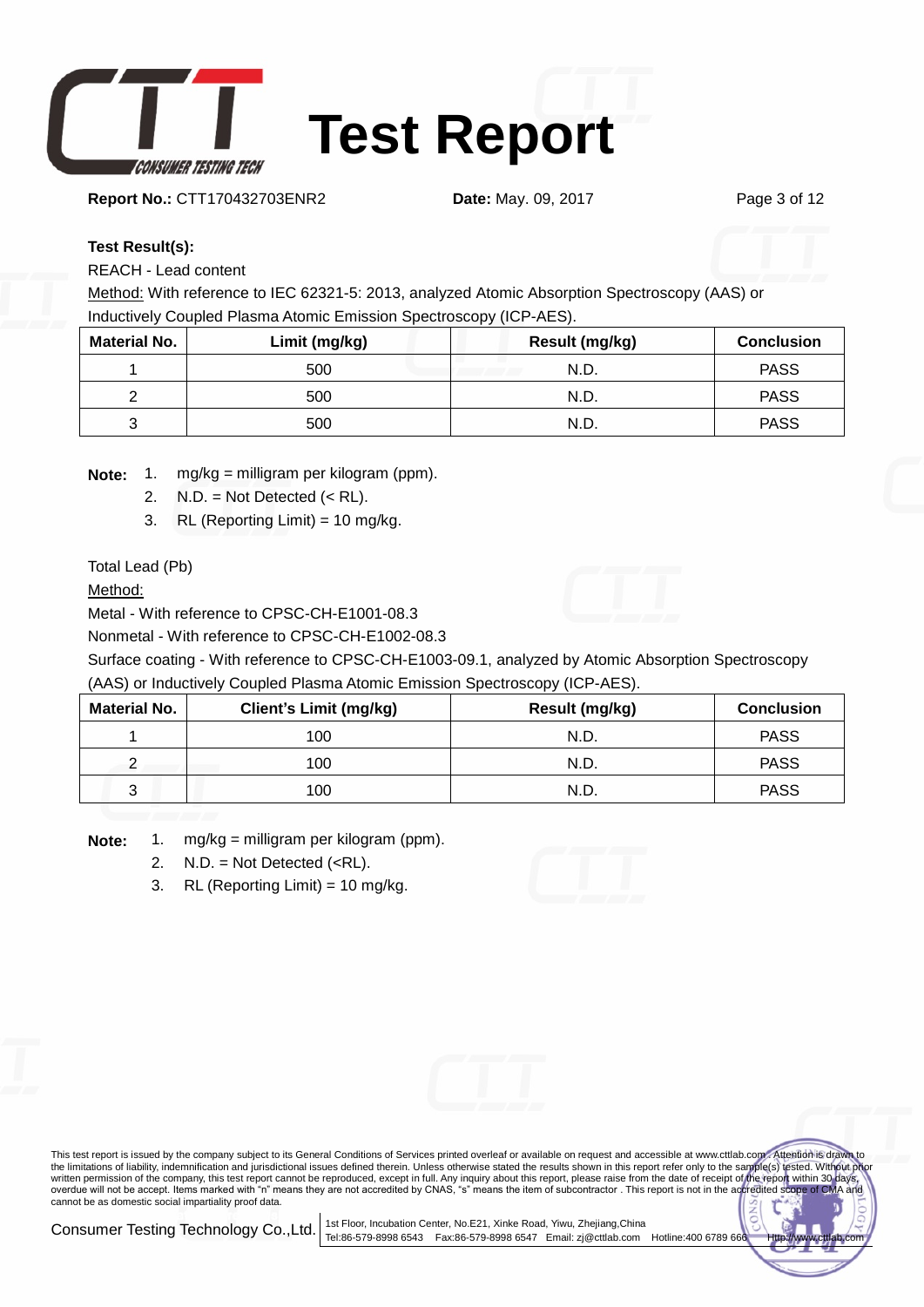

**Report No.:** CTT170432703ENR2 **Date:** May. 09, 2017 Page 4 of 12

#### **Test Result(s):**

Total Cadmium (Cd)

Method: With reference to IEC 62321-5: 2013, analyzed by Atomic Absorption Spectroscopy (AAS).

| <b>Material No.</b> | Limit (mg/kg) | Result (mg/kg) | <b>Conclusion</b> |
|---------------------|---------------|----------------|-------------------|
|                     | 100           | N.D.           | <b>PASS</b>       |
|                     | 100           | N.D.           | <b>PASS</b>       |
| ື                   | 100           | N.D.           | <b>PASS</b>       |

**Note:** 1. mg/kg = milligram per kilogram (ppm).

- 2.  $N.D. = Not detected (*RL*).$
- 3. RL (Reporting Limit) = 2 mg/kg.

Total Cadmium (Cd)

Method:

Metal - With reference to CPSC-CH-E1001-08.3

Nonmetal - With reference to CPSC-CH-E1002-08.3

Surface coating - With reference to CPSC-CH-E1003-09.1, analyzed by Atomic Absorption Spectroscopy (AAS) or Inductively Coupled Plasma Atomic Emission Spectroscopy (ICP-AES).

| <b>Material No.</b> | <b>Client's Limit (mg/kg)</b> | Result (mg/kg) | <b>Conclusion</b> |
|---------------------|-------------------------------|----------------|-------------------|
|                     | 75                            | N.D            | <b>PASS</b>       |
|                     | 75                            | N.D            | <b>PASS</b>       |
| ت                   | 75                            | N.D            | <b>PASS</b>       |

**Note:** 1. mg/kg = milligram per kilogram (ppm).

- 2.  $N.D. = Not detected (*RL*).$
- 3. RL (Reporting Limit) =  $2 \text{ mg/kg}$ .

This test report is issued by the company subject to its General Conditions of Services printed overleaf or available on request and accessible at www.cttlab.com . Attention is drawn to the limitations of liability, indemnification and jurisdictional issues defined therein. Unless otherwise stated the results shown in this report refer only to the sample(s) tested. Without written permission of the company, this test report cannot be reproduced, except in full. Any inquiry about this report, please raise from the date of receipt of the report within 30 days,<br>overdue will not be accept. Items cannot be as domestic social impartiality proof data.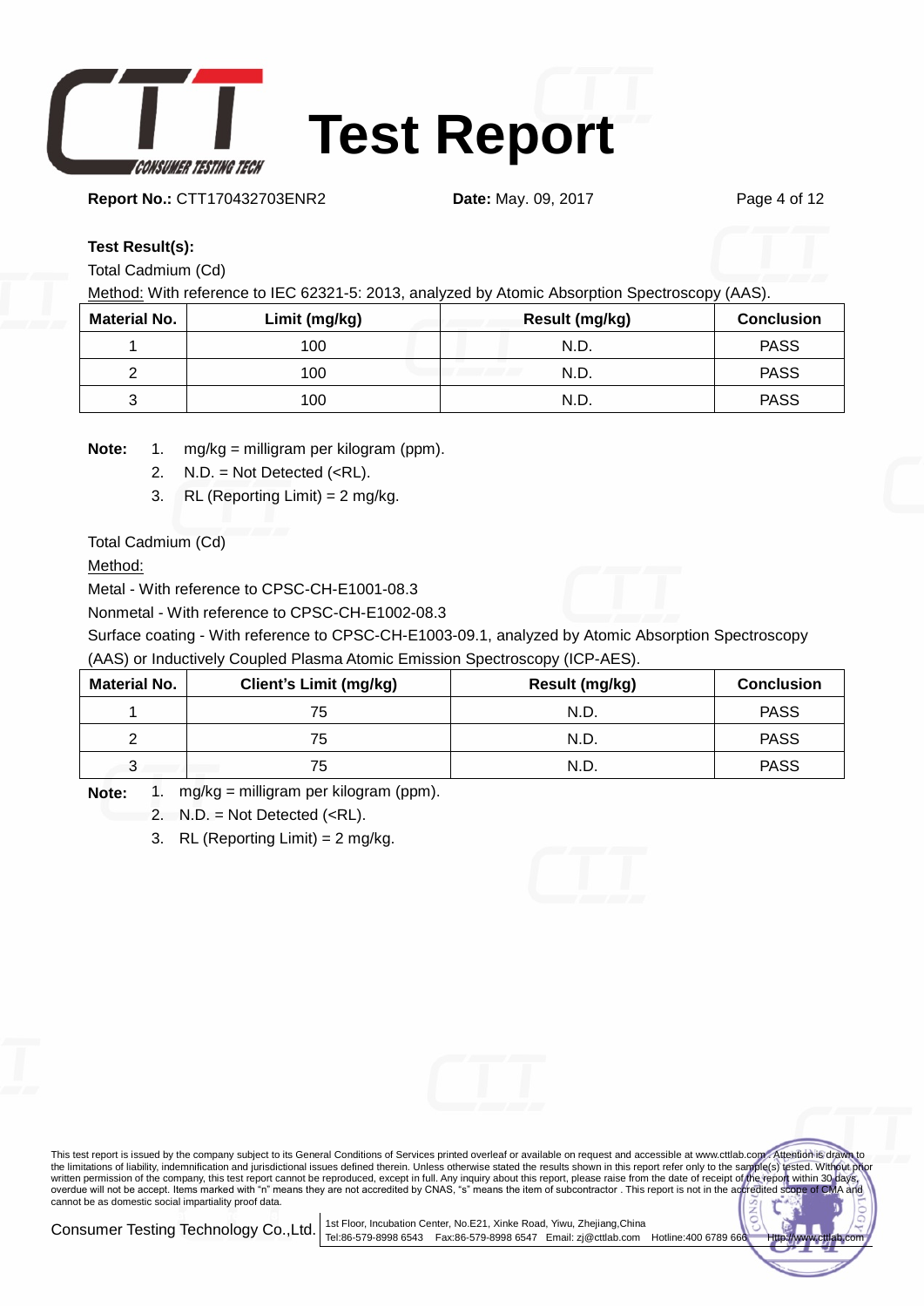

**Report No.:** CTT170432703ENR2 **Date:** May. 09, 2017 Page 5 of 12

#### **Test Result(s):**

Azocolourants and Azodyes <sup>s</sup>

Method: With reference to EN 14362-1:2012 and EN 14362-3:2012, analyzed by Gas Chromatograph-Mass Spectrometry (GC-MS)/ High Performance Liquid Chromatograph (HPLC-DAD).

|                   | <b>Substances Name</b>                                                           | <b>CAS No.</b> |    | Result (mg/kg) |             |
|-------------------|----------------------------------------------------------------------------------|----------------|----|----------------|-------------|
| No.               |                                                                                  | Limit (mg/kg)  |    | 1              | 2           |
| $\mathbf{1}$      | biphenyl-4-ylamine/ 4-aminodiphenyl/ xenylamine                                  | $92 - 67 - 1$  | 30 | N.D.           | N.D.        |
| $\overline{2}$    | benzidine                                                                        | 92-87-5        | 30 | N.D.           | N.D.        |
| 3                 | 4-chloro-o-toluidine                                                             | 95-69-2        | 30 | N.D.           | N.D.        |
| $\overline{4}$    | 2-naphthylamine                                                                  | $91 - 59 - 8$  | 30 | N.D.           | N.D.        |
| $5\triangle$      | o-aminoazotoluene/ 4-o-tolylazo-o-toluidine/<br>4-amino-2', 3-dimethylazobenzene | 97-56-3        | 30 | N.D.           | N.D.        |
| $6\triangle$      | 2-amino-4-nitrotoluene/ 5-nitro-o-toluidine                                      | 99-55-8        | 30 | N.D.           | N.D.        |
| $\overline{7}$    | 4-chloroaniline                                                                  | 106-47-8       | 30 | N.D.           | N.D.        |
| 8                 | 4-methoxy-m-phenylenediamine                                                     | 615-05-4       | 30 | N.D.           | N.D.        |
| 9                 | 4,4'-methylenedianiline/<br>4,4'-diaminodiphenylmethane                          | 101-77-9       | 30 | N.D.           | N.D.        |
| 10                | 3,3'-dichlorobenzidine/<br>3,3'-dichlorobiphenyl-4,4'-ylenediamine               | 91-94-1        | 30 | N.D.           | N.D.        |
| 11                | 3,3'-dimethoxybenzidine/ o-dianisidine                                           | 119-90-4       | 30 | N.D.           | N.D.        |
| 12                | 3,3'-dimethylbenzidine/ 4,4'-bi-o-toluidine                                      | 119-93-7       | 30 | N.D.           | N.D.        |
| 13                | 4,4'-methylenedi-o-toluidine                                                     | 838-88-0       | 30 | N.D.           | N.D.        |
| 14                | 6-methoxy-m-toluidine/p-cresidine                                                | 120-71-8       | 30 | N.D.           | N.D.        |
| 15                | 4,4'-methylene-bis-(2-chloroaniline)/<br>2,2'-dichloro-4,4'-methylene-dianiline  | $101 - 14 - 4$ | 30 | N.D.           | N.D.        |
| 16                | 4,4'-oxydianiline                                                                | 101-80-4       | 30 | N.D.           | N.D.        |
| 17                | 4,4'-thiodianiline                                                               | 139-65-1       | 30 | N.D.           | N.D.        |
| 18                | o-toluidine/2-aminotoluene                                                       | 95-53-4        | 30 | N.D.           | N.D.        |
| 19                | 4-methyl-m-phenylenediamine/2,4-toluylendiamine                                  | 95-80-7        | 30 | N.D.           | N.D.        |
| 20                | 2,4,5-trimethylaniline                                                           | 137-17-7       | 30 | N.D.           | N.D.        |
| 21                | o-anisidine / 2-methoxyaniline                                                   | 90-04-0        | 30 | N.D.           | N.D.        |
| $22 \diamond$     | 4-aminoazobenzene                                                                | 60-09-3        | 30 | N.D.           | N.D.        |
| <b>Conclusion</b> |                                                                                  |                |    | <b>PASS</b>    | <b>PASS</b> |

This test report is issued by the company subject to its General Conditions of Services printed overleaf or available on request and accessible at www.cttlab.com/. Attention is drawn to<br>the limitations of liability, indemn cannot be as domestic social impartiality proof data.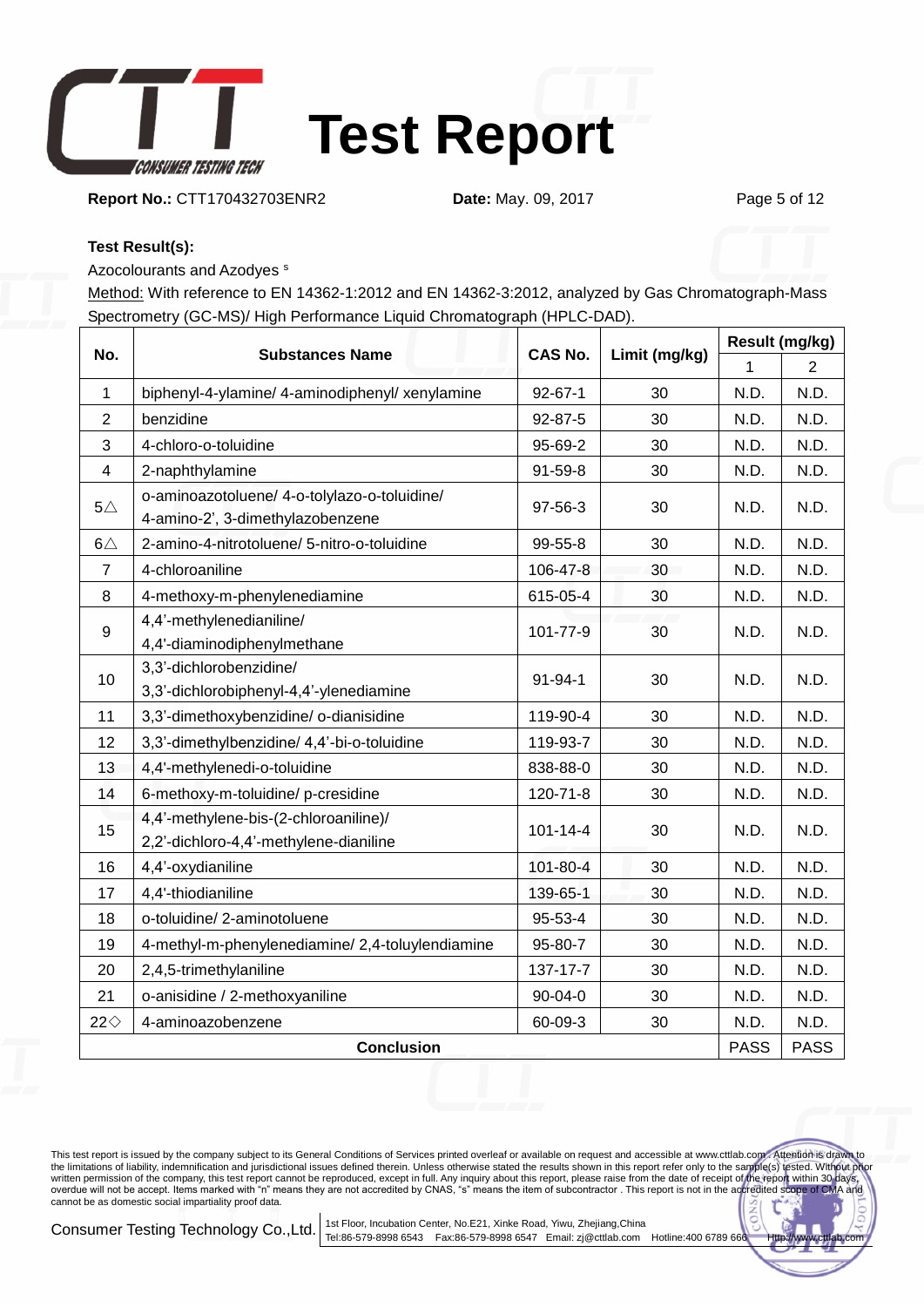

# **Test Report**

**Report No.:** CTT170432703ENR2 **Date:** May. 09, 2017 Page 6 of 12

| No.            | <b>Substances Name</b>                                                           | <b>CAS No.</b> | Limit (mg/kg) | Result (mg/kg) |
|----------------|----------------------------------------------------------------------------------|----------------|---------------|----------------|
|                |                                                                                  |                |               | 3              |
| $\mathbf{1}$   | biphenyl-4-ylamine/ 4-aminodiphenyl/ xenylamine                                  | $92 - 67 - 1$  | 30            | N.D.           |
| $\overline{2}$ | benzidine                                                                        | $92 - 87 - 5$  | 30            | N.D.           |
| 3              | 4-chloro-o-toluidine                                                             | 95-69-2        | 30            | N.D.           |
| $\overline{4}$ | 2-naphthylamine                                                                  | 91-59-8        | 30            | N.D.           |
| $5\triangle$   | o-aminoazotoluene/ 4-o-tolylazo-o-toluidine/<br>4-amino-2', 3-dimethylazobenzene | 97-56-3        | 30            | N.D.           |
| $6\triangle$   | 2-amino-4-nitrotoluene/ 5-nitro-o-toluidine                                      | 99-55-8        | 30            | N.D.           |
| $\overline{7}$ | 4-chloroaniline                                                                  | 106-47-8       | 30            | N.D.           |
| 8              | 4-methoxy-m-phenylenediamine                                                     | 615-05-4       | 30            | N.D.           |
| 9              | 4,4'-methylenedianiline/<br>4,4'-diaminodiphenylmethane                          | 101-77-9       | 30            | N.D.           |
| 10             | 3,3'-dichlorobenzidine/<br>3,3'-dichlorobiphenyl-4,4'-ylenediamine               | $91 - 94 - 1$  | 30            | N.D.           |
| 11             | 3,3'-dimethoxybenzidine/ o-dianisidine                                           | 119-90-4       | 30            | N.D.           |
| 12             | 3,3'-dimethylbenzidine/ 4,4'-bi-o-toluidine                                      | 119-93-7       | 30            | N.D.           |
| 13             | 4,4'-methylenedi-o-toluidine                                                     | 838-88-0       | 30            | N.D.           |
| 14             | 6-methoxy-m-toluidine/p-cresidine                                                | 120-71-8       | 30            | N.D.           |
| 15             | 4,4'-methylene-bis-(2-chloroaniline)/<br>2,2'-dichloro-4,4'-methylene-dianiline  | $101 - 14 - 4$ | 30            | N.D.           |
| 16             | 4,4'-oxydianiline                                                                | 101-80-4       | 30            | N.D.           |
| 17             | 4,4'-thiodianiline                                                               | 139-65-1       | 30            | N.D.           |
| 18             | o-toluidine/2-aminotoluene                                                       | 95-53-4        | 30            | N.D.           |
| 19             | 4-methyl-m-phenylenediamine/ 2,4-toluylendiamine                                 | 95-80-7        | 30            | N.D.           |
| 20             | 2,4,5-trimethylaniline                                                           | 137-17-7       | 30            | N.D.           |
| 21             | o-anisidine / 2-methoxyaniline                                                   | 90-04-0        | 30            | N.D.           |
| $22 \diamond$  | 4-aminoazobenzene                                                                | 60-09-3        | 30            | N.D.           |
|                | <b>Conclusion</b>                                                                |                |               |                |

**Note:** 1. mg/kg = part per million (ppm).

- 2.  $N.D. = Not detected (< R.L).$
- 3. RL (Reporting Limit) =  $5 \text{ mg/kg}$ .
- $4.$  " $\triangle$ " = The CAS No. 97-56-3 (No.5) and 99-55-8 (No.6) are further reduced to CAS No.95-53-4 (No.18) and 95-80-7(No.19).

This test report is issued by the company subject to its General Conditions of Services printed overleaf or available on request and accessible at www.cttlab.com/. Attention is drawn to<br>the limitations of liability, indemn cannot be as domestic social impartiality proof data.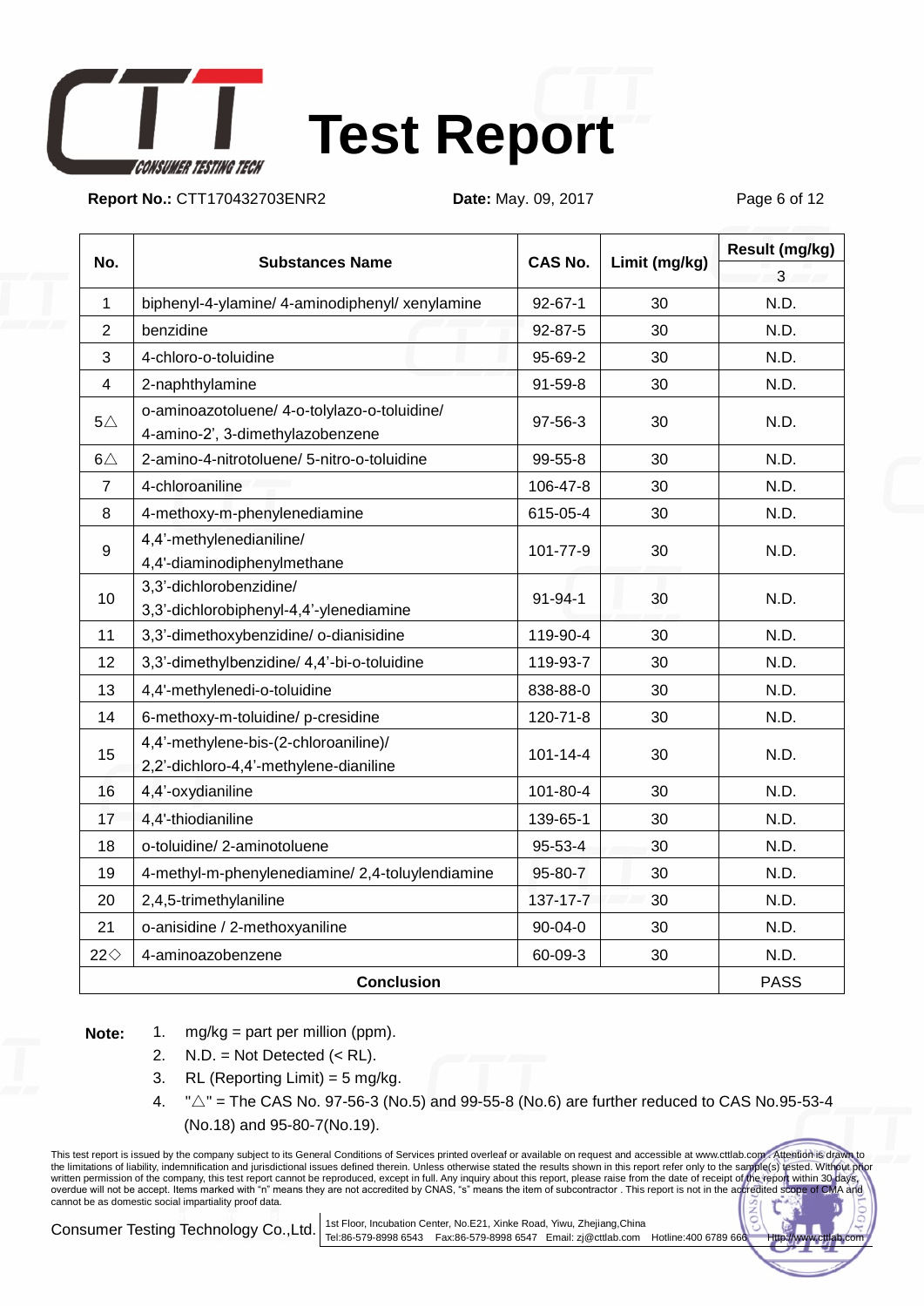

**Report No.:** CTT170432703ENR2 **Date:** May. 09, 2017 Page 7 of 12

5.  $\degree$  = Azo colorants that are able to form 4-aminoazobenzene(No.22), generate under the condition of this method aniline and 1, 4-phenylenediamine, therefore, the method of EN 14362-3:2012 was employed to verify the 4-aminoazobenzene.

Azocolourants and Azodyes<sup>s</sup>

Method: With reference to EN 14362-1:2012 and EN 14362-3:2012, Analyzed by Gas Chromatograph-Mass Spectrometry (GC-MS)/ High Performance Liquid Chromatograph (HPLC-DAD).

|                |                                                                                  | <b>CAS No.</b> | <b>Client's limit</b> | Result (mg/kg) |                |
|----------------|----------------------------------------------------------------------------------|----------------|-----------------------|----------------|----------------|
| No.            | <b>Substances Name</b>                                                           |                | (mg/kg)               | 1              | $\overline{2}$ |
| $\mathbf{1}$   | biphenyl-4-ylamine/ 4-aminodiphenyl/ xenylamine                                  | $92 - 67 - 1$  | 30                    | N.D.           | N.D.           |
| $\overline{2}$ | benzidine                                                                        | 92-87-5        | 30                    | N.D.           | N.D.           |
| 3              | 4-chloro-o-toluidine                                                             | 95-69-2        | 30                    | N.D.           | N.D.           |
| 4              | 2-naphthylamine                                                                  | 91-59-8        | 30                    | N.D.           | N.D.           |
| $5\triangle$   | o-aminoazotoluene/ 4-o-tolylazo-o-toluidine/<br>4-amino-2', 3-dimethylazobenzene | 97-56-3        | 30                    | N.D.           | N.D.           |
| $6\triangle$   | 2-amino-4-nitrotoluene/ 5-nitro-o-toluidine                                      | 99-55-8        | 30                    | N.D.           | N.D.           |
| $\overline{7}$ | 4-chloroaniline                                                                  | 106-47-8       | 30                    | N.D.           | N.D.           |
| 8              | 4-methoxy-m-phenylenediamine                                                     | 615-05-4       | 30                    | N.D.           | N.D.           |
| 9              | 4,4'-methylenedianiline/<br>4,4'-diaminodiphenylmethane                          | 101-77-9       | 30                    | N.D.           | N.D.           |
| 10             | 3,3'-dichlorobenzidine/<br>3,3'-dichlorobiphenyl-4,4'-ylenediamine               | 91-94-1        | 30                    | N.D.           | N.D.           |
| 11             | 3,3'-dimethoxybenzidine/ o-dianisidine                                           | 119-90-4       | 30                    | N.D.           | N.D.           |
| 12             | 3,3'-dimethylbenzidine/ 4,4'-bi-o-toluidine                                      | 119-93-7       | 30                    | N.D.           | N.D.           |
| 13             | 4,4'-methylenedi-o-toluidine                                                     | 838-88-0       | 30                    | N.D.           | N.D.           |
| 14             | 6-methoxy-m-toluidine/p-cresidine                                                | 120-71-8       | 30                    | N.D.           | N.D.           |
| 15             | 4,4'-methylene-bis-(2-chloroaniline)/<br>2,2'-dichloro-4,4'-methylene-dianiline  | $101 - 14 - 4$ | 30                    | N.D.           | N.D.           |
| 16             | 4,4'-oxydianiline                                                                | 101-80-4       | 30                    | N.D.           | N.D.           |
| 17             | 4,4'-thiodianiline                                                               | 139-65-1       | 30                    | N.D.           | N.D.           |
| 18             | o-toluidine/2-aminotoluene                                                       | 95-53-4        | 30                    | N.D.           | N.D.           |
| 19             | 4-methyl-m-phenylenediamine/2,4-toluylendiamine                                  | 95-80-7        | 30                    | N.D.           | N.D.           |
| 20             | 2,4,5-trimethylaniline                                                           | 137-17-7       | 30                    | N.D.           | N.D.           |
| 21             | o-anisidine / 2-methoxyaniline                                                   | 90-04-0        | 30                    | N.D.           | N.D.           |
| $22\diamond$   | 4-aminoazobenzene                                                                | 60-09-3        | 30                    | N.D.           | N.D.           |
| 23             | 2,4-xylidine                                                                     | $95 - 68 - 1$  | 30                    | N.D.           | N.D.           |

This test report is issued by the company subject to its General Conditions of Services printed overleaf or available on request and accessible at www.cttlab.com/. Attention is drawn to<br>the limitations of liability, indemn cannot be as domestic social impartiality proof data.

Consumer Testing Technology Co.,Ltd. 1st Floor, Incubation Center, No.E21, Xinke Road, Yiwu, Zhejiang,China

Tel:86-579-8998 6543 Fax:86-579-8998 6547 Email: zj@cttlab.com Hotline:400 6789 66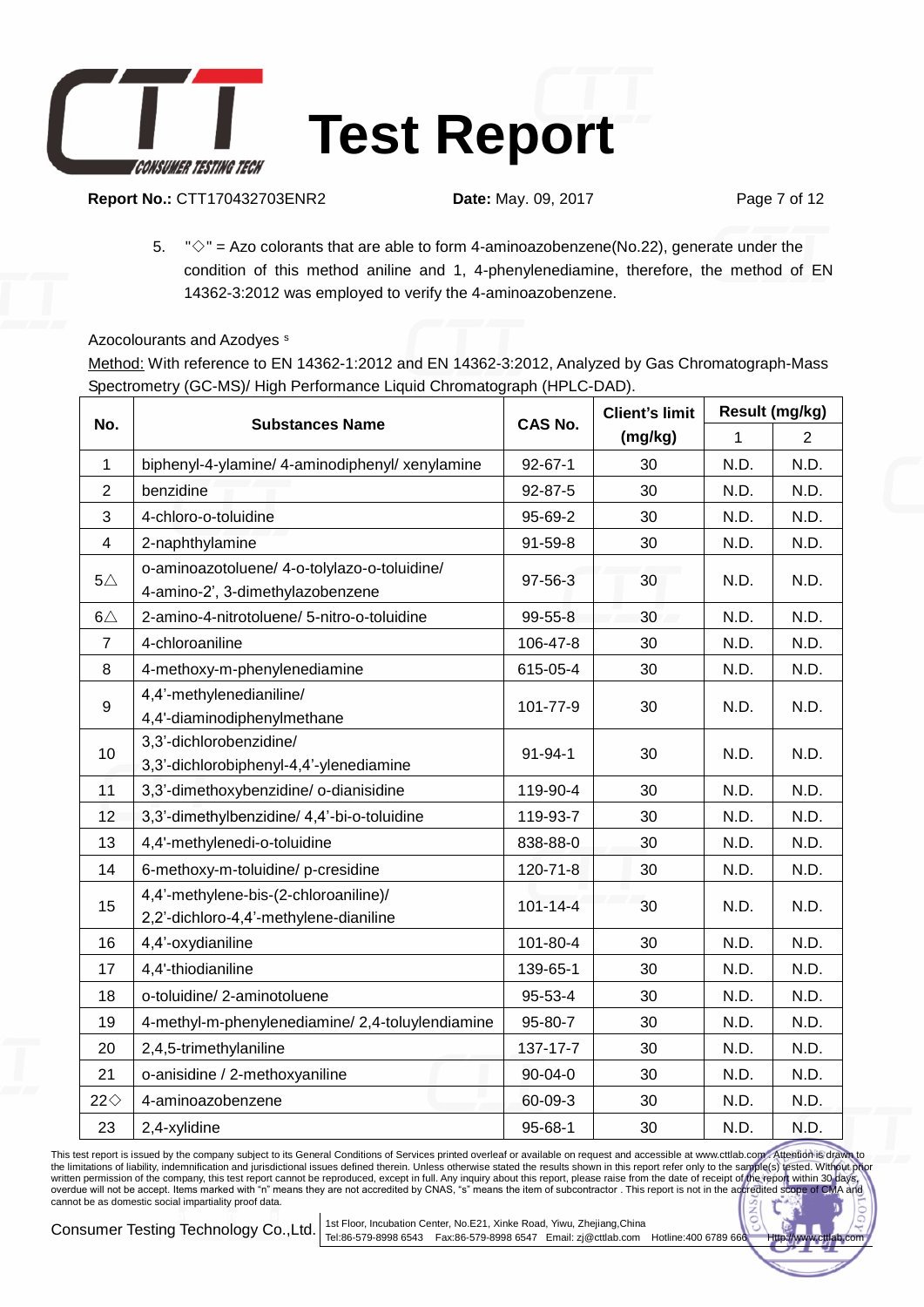

## **Test Report**

**Report No.:** CTT170432703ENR2 **Date:** May. 09, 2017 Page 8 of 12

| 24 | .6-xylidine<br><u>_</u><br>Z.U | 87-62-7 | 30 | $\sim$ $\sim$<br>N.L. | N.L.        |
|----|--------------------------------|---------|----|-----------------------|-------------|
|    | Conclusion                     |         |    | <b>PASS</b>           | <b>PASS</b> |

|               | <b>Substances Name</b>                                                           | <b>CAS No.</b> | <b>Client's limit</b> | Result (mg/kg) |
|---------------|----------------------------------------------------------------------------------|----------------|-----------------------|----------------|
| No.           |                                                                                  |                | (mg/kg)               | 3              |
| 1             | biphenyl-4-ylamine/ 4-aminodiphenyl/ xenylamine                                  | $92 - 67 - 1$  | 30                    | N.D.           |
| 2             | benzidine                                                                        | 92-87-5        | 30                    | N.D.           |
| 3             | 4-chloro-o-toluidine                                                             | 95-69-2        | 30                    | N.D.           |
| 4             | 2-naphthylamine                                                                  | 91-59-8        | 30                    | N.D.           |
| $5\triangle$  | o-aminoazotoluene/ 4-o-tolylazo-o-toluidine/<br>4-amino-2', 3-dimethylazobenzene | 97-56-3        | 30                    | N.D.           |
| $6\triangle$  | 2-amino-4-nitrotoluene/ 5-nitro-o-toluidine                                      | 99-55-8        | 30                    | N.D.           |
| 7             | 4-chloroaniline                                                                  | 106-47-8       | 30                    | N.D.           |
| 8             | 4-methoxy-m-phenylenediamine                                                     | 615-05-4       | 30                    | N.D.           |
| 9             | 4,4'-methylenedianiline/<br>4,4'-diaminodiphenylmethane                          | 101-77-9       | 30                    | N.D.           |
| 10            | 3,3'-dichlorobenzidine/<br>3,3'-dichlorobiphenyl-4,4'-ylenediamine               | 91-94-1        | 30                    | N.D.           |
| 11            | 3,3'-dimethoxybenzidine/ o-dianisidine                                           | 119-90-4       | 30                    | N.D.           |
| 12            | 3,3'-dimethylbenzidine/ 4,4'-bi-o-toluidine                                      | 119-93-7       | 30                    | N.D.           |
| 13            | 4,4'-methylenedi-o-toluidine                                                     | 838-88-0       | 30                    | N.D.           |
| 14            | 6-methoxy-m-toluidine/ p-cresidine                                               | 120-71-8       | 30                    | N.D.           |
| 15            | 4,4'-methylene-bis-(2-chloroaniline)/<br>2,2'-dichloro-4,4'-methylene-dianiline  | $101 - 14 - 4$ | 30                    | N.D.           |
| 16            | 4,4'-oxydianiline                                                                | 101-80-4       | 30                    | N.D.           |
| 17            | 4,4'-thiodianiline                                                               | 139-65-1       | 30                    | N.D.           |
| 18            | o-toluidine/2-aminotoluene                                                       | 95-53-4        | 30                    | N.D.           |
| 19            | 4-methyl-m-phenylenediamine/ 2,4-toluylendiamine                                 | 95-80-7        | 30                    | N.D.           |
| 20            | 2,4,5-trimethylaniline                                                           | 137-17-7       | 30                    | N.D.           |
| 21            | o-anisidine / 2-methoxyaniline                                                   | 90-04-0        | 30                    | N.D.           |
| $22 \diamond$ | 4-aminoazobenzene                                                                | 60-09-3        | 30                    | N.D.           |
| 23            | 2,4-xylidine                                                                     | 95-68-1        | 30                    | N.D.           |
| 24            | 2,6-xylidine                                                                     | 87-62-7        | 30                    | N.D.           |
|               | <b>Conclusion</b>                                                                |                |                       | <b>PASS</b>    |

This test report is issued by the company subject to its General Conditions of Services printed overleaf or available on request and accessible at www.cttlab.com/. Attention is drawn to<br>the limitations of liability, indemn cannot be as domestic social impartiality proof data.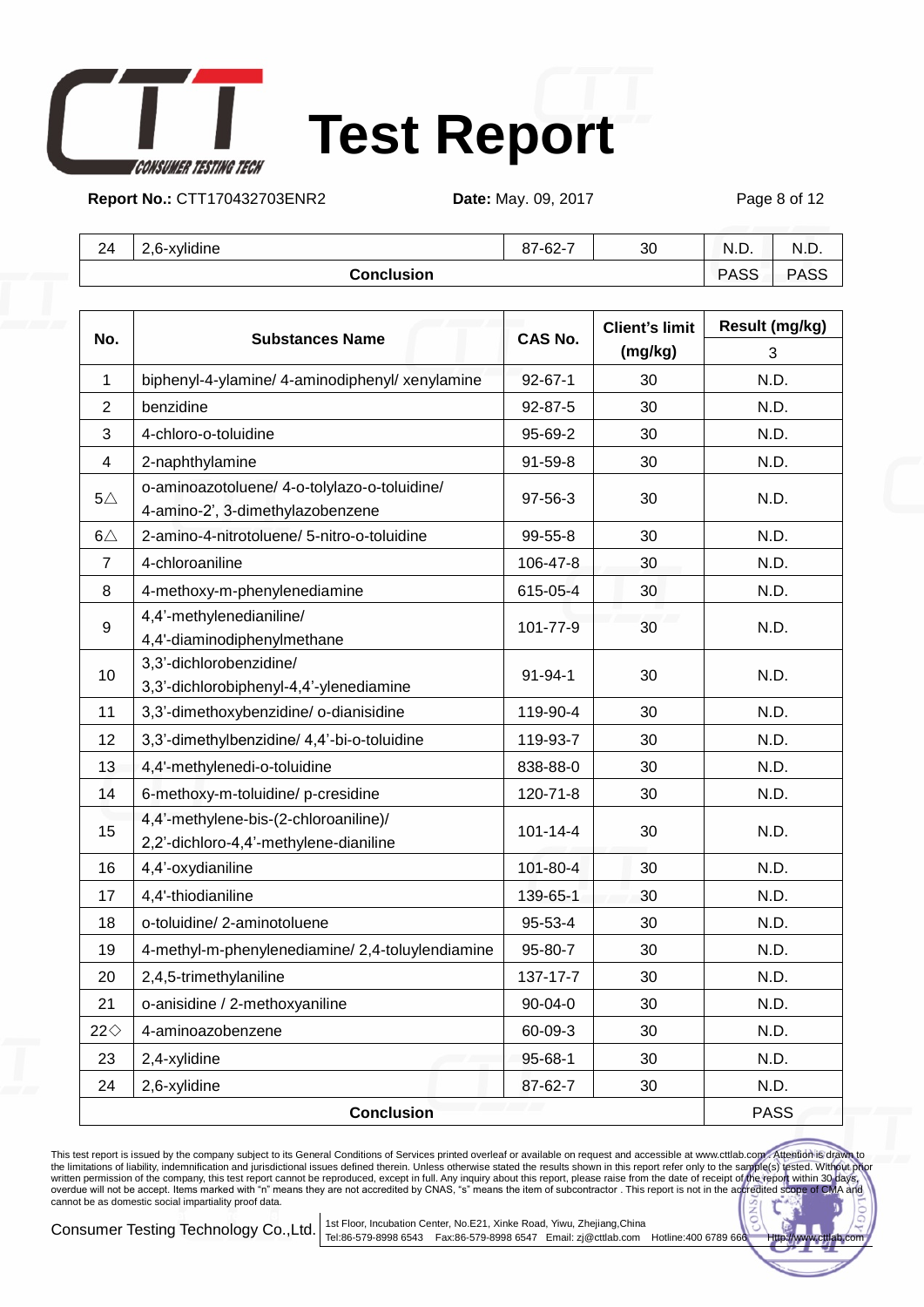

**Report No.:** CTT170432703ENR2 **Date:** May. 09, 2017 Page 9 of 12

#### **Note:** 1. mg/kg = part per million (ppm).

- 2. N.D. = Not Detected (< RL).
- 3. RL (Reporting Limit) = 5 mg/kg.
- 4.  $\sqrt[n]{2}$  = The CAS No. 97-56-3 (No.5) and 99-55-8 (No.6) are further reduced to CAS No.95-53-4 (No.18) and 95-80-7(No.19).
- 5.  $\sqrt{8}$  = Azo colorants that are able to form 4-aminoazobenzene(No.22), generate under the condition of this method aniline and 1, 4-phenylenediamine, therefore, the method of EN 14362-3:2012 was employed to verify the 4-aminoazobenzene.

#### **Test Material List**

The following materials apply only to the samples submitted for chemical testing

| <b>Material No.</b> | <b>Description</b>       | Location |
|---------------------|--------------------------|----------|
|                     | Gray synthetic fiber     | Fabric   |
|                     | Navy synthetic fiber     | Fabric   |
| າ                   | Wine red synthetic fiber | Fabric   |







This test report is issued by the company subject to its General Conditions of Services printed overleaf or available on request and accessible at www.cttlab.com/. Attention is drawn to<br>the limitations of liability, indemn cannot be as domestic social impartiality proof data.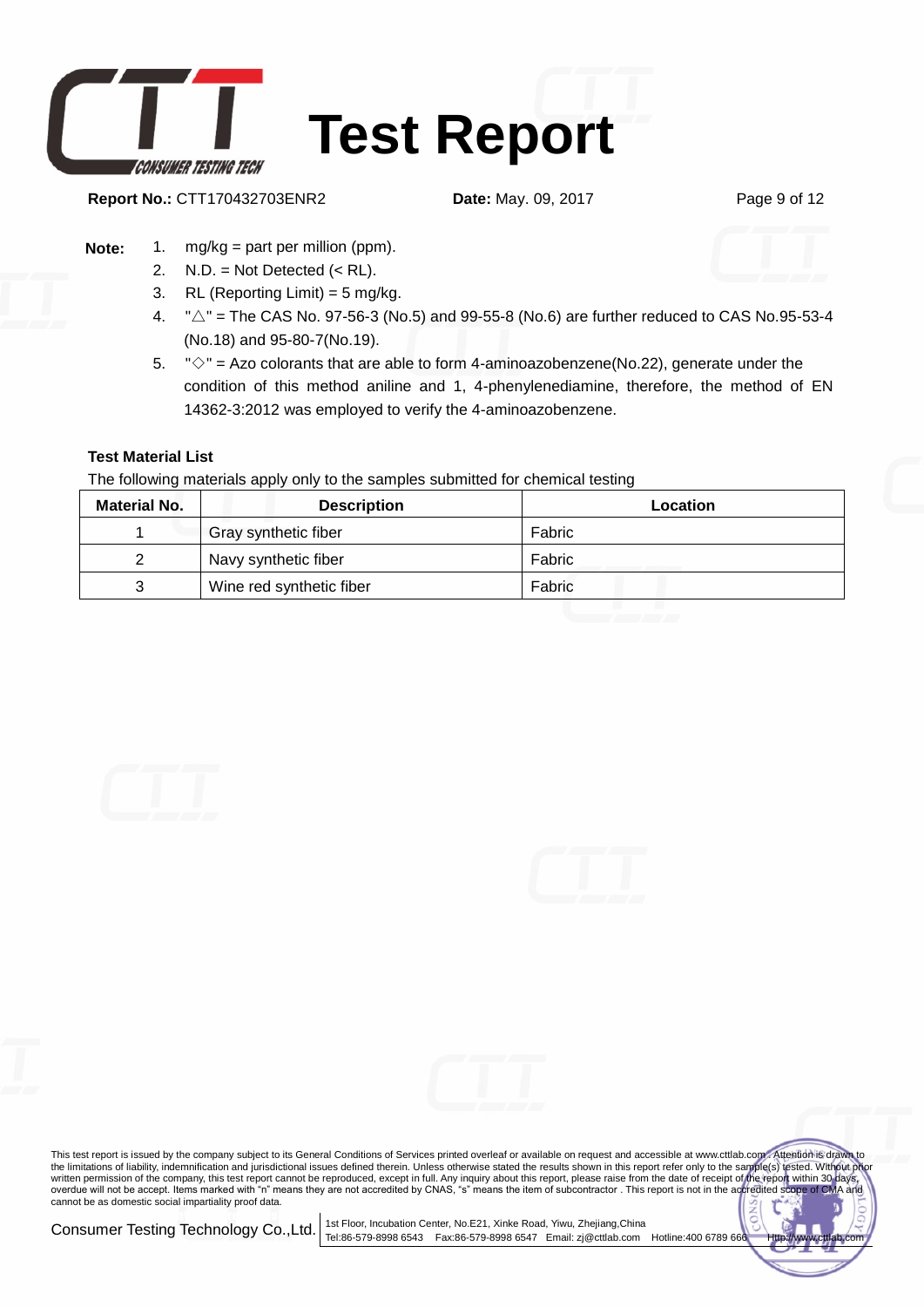

**Report No.:** CTT170432703ENR2 **Date:** May. 09, 2017 Page 10 of 12

### **Test Result(s):**

Colorfastness to rubbing <sup>n</sup>

Method: ISO 105-X12:2016, Size of rubbing finger: circular 16 mm diameter.

| <b>Material</b><br>No. | <b>Description</b> | <b>Test Item</b> |                      | <b>Client's Requirement</b><br>(Min. Grade) | <b>Results</b><br>(Grade) | <b>Conclusion</b> |
|------------------------|--------------------|------------------|----------------------|---------------------------------------------|---------------------------|-------------------|
| 1                      | Gray fabric        | Warp             | Dry (Color Staining) | 4                                           | $4 - 5$                   | <b>PASS</b>       |
|                        |                    |                  | Wet (Color Staining) | 3                                           | $4 - 5$                   |                   |
|                        |                    | Weft             | Dry (Color Staining) | 4                                           | 4-5                       |                   |
|                        |                    |                  | Wet (Color Staining) | 3                                           | $4 - 5$                   |                   |
| $\overline{2}$         | Navy fabric        | Warp             | Dry (Color Staining) | 4                                           | 4-5                       | <b>PASS</b>       |
|                        |                    |                  | Wet (Color Staining) | 3                                           | $4 - 5$                   |                   |
|                        |                    | Weft             | Dry (Color Staining) | 4                                           | $4 - 5$                   |                   |
|                        |                    |                  | Wet (Color Staining) | 3                                           | 4-5                       |                   |
| 3                      | Wine red<br>fabric | Warp             | Dry (Color Staining) | $\overline{4}$                              | 4-5                       | <b>PASS</b>       |
|                        |                    |                  | Wet (Color Staining) | 3                                           | $4 - 5$                   |                   |
|                        |                    | Weft             | Dry (Color Staining) | 4                                           | $4 - 5$                   |                   |
|                        |                    |                  | Wet (Color Staining) | 3                                           | $4 - 5$                   |                   |

#### **Notes:**

#### **1. Explanation of Colorfastness Results:**

- Grade 5 Negligible or no change or staining
- Grade 4 Slightly changed or stained
- Grade 3 Noticeably changed or stained
- Grade 2 Considerably changed or stained
- Grade 1 Much changed or heavily stained
- 2. CTT170432703ENR1 is replaced by this report.



This test report is issued by the company subject to its General Conditions of Services printed overleaf or available on request and accessible at www.cttlab.com/. Attention is drawn to<br>the limitations of liability, indemn cannot be as domestic social impartiality proof data.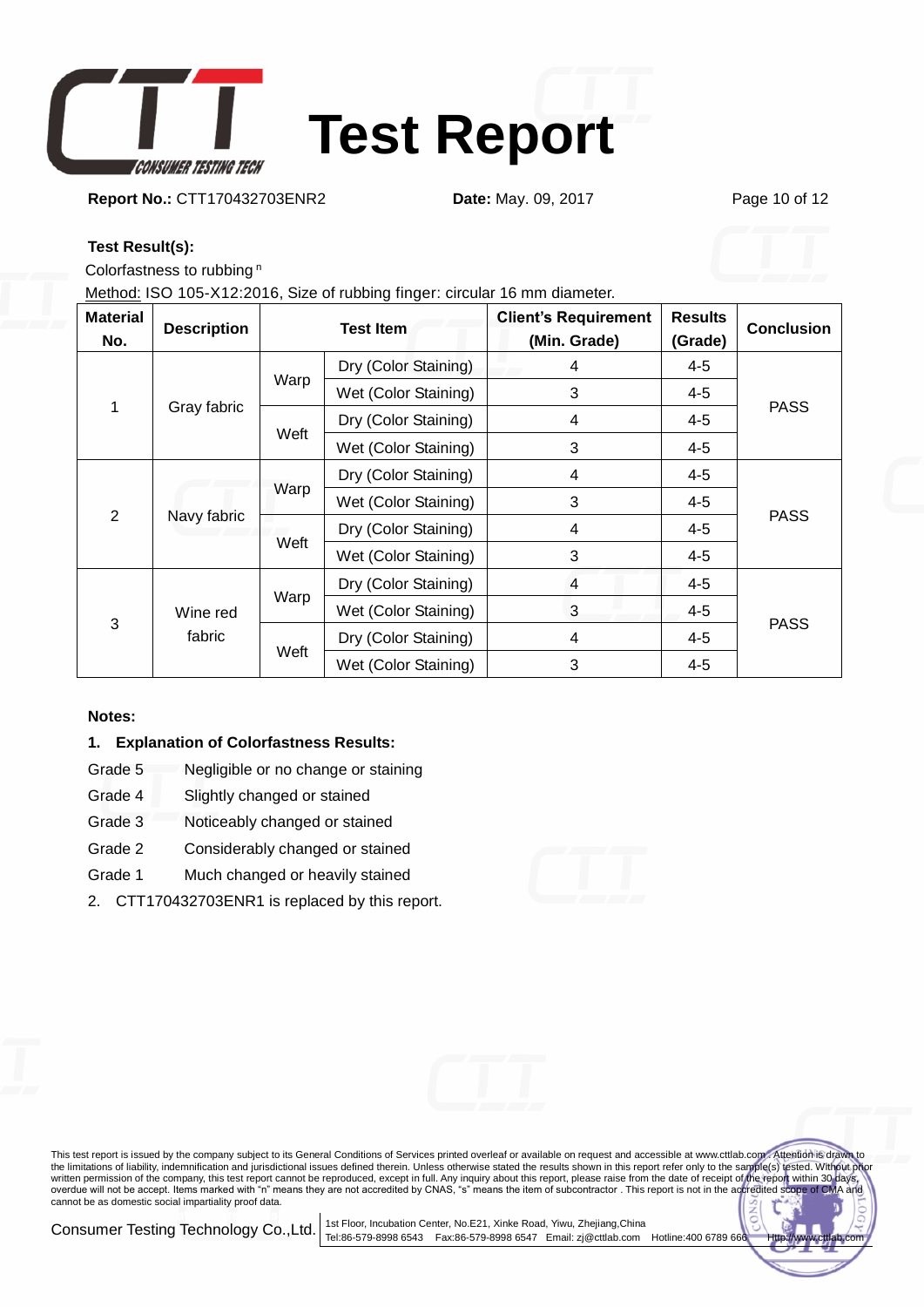

**Report No.:** CTT170432703ENR2 **Date:** May. 09, 2017 Page 11 of 12

**The following picture(s) is supplied by client:**









This test report is issued by the company subject to its General Conditions of Services printed overleaf or available on request and accessible at www.cttlab.com/. Attention is drawn to<br>the limitations of liability, indemn cannot be as domestic social impartiality proof data.